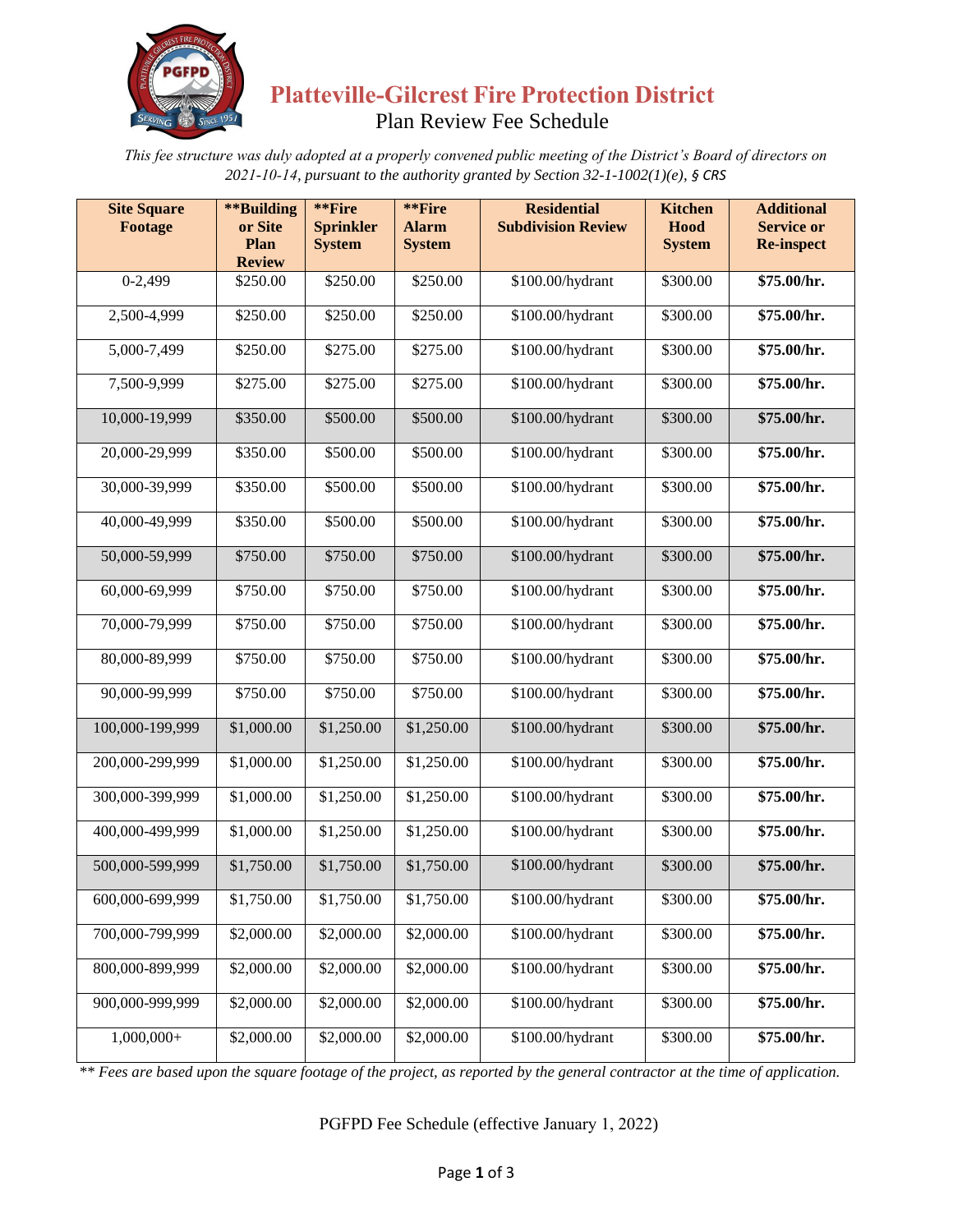#### **Residential Subdivision Review**

Platteville-Gilcrest Fire Protection District reviews all submittals for proposed residential subdivisions, including singlefamily, duplex, single-family attached and multi-family. Plan review fees are assessed based on a count of the proposed number of fire hydrants in the subdivision as a means for estimating staff time dedicated to review of submitted drawings and plats for compliance with the adopted fire code. Fees also provide for staff attendance at planning and engineering meetings, periodic site inspections, and correspondence and consultation related to the project. Additional fees may be assessed for resubmittals or changes made to the initial submittal based upon the significance of the changes.

#### **Contractor Licensing**

As of January 1, 2022, all contractors installing and/or repairing fire protection systems (i.e., fire alarms, fire sprinkler, hood systems, etc.) within the Platteville-Gilcrest Fire Protection District jurisdiction are required to possess an applicable Registration with the Colorado Division of Fire Prevention and Control.

#### **Fire Protection System Permits**

The Platteville-Gilcrest Fire Protection District issues permits for installation of any new, or modification to any existing, fire alarm or fire sprinkler system, including kitchen hood systems. These permits are in addition to any permits required by the municipality/County. Permits shall only be issued upon review of submitted plans. Each permit shall be assessed the appropriate fee amount based on the square footage of the project.

#### **Home-Based Daycares**

Home-based daycare facilities will be assessed an initial review fee of \$75.00, which will also cover one site inspection. Additional reviews of re-submitted or revised plans, or additional site inspections shall be calculated at the rate of \$75.00 per hour, with a minimum fee of \$75.00.

#### **After-Hours Inspections**

Inspections of any type that are requested to be performed after normal business hours of 7:00 am and 5:00 pm, Monday through Friday, will be assessed a fee of \$75.00 per hour, with a minimum of two (2) hours billed.

#### **Re-inspections**

Every permit issued includes one (1) inspection for each phase of the project. If additional inspections are required beyond the one (1) allowed, a re-inspection fee of \$75.00 per hour, or fraction thereof, may be billed. Re-inspection fees must be paid prior to the third inspection and any subsequent inspections.

#### **Operational Permits**

The Platteville-Gilcrest Fire Protection District issues operational permits for many operations/processes that present special hazards to the public. Prior to issuance of any operational permit for hazardous operations/ processes, the owner or operator shall submit a complete application package that provides all necessary details of operations/process to be provided. Plan review fees shall be collected at the time of application and shall include the operational permit, if approved. These fees provide for staff hours dedicated to review of submitted information, correspondence and consultation related to the project, and site inspection to verify compliance with all permit provisions. *These fees will be assessed in addition to any new construction/development review fees charged by PGFPD.*

#### **Special Hazard Permits**

| Fireworks/Pyrotechnics Display Permit (indoor)             | \$200.00 |
|------------------------------------------------------------|----------|
| Fireworks/Pyrotechnics Display Permit (outdoor)            | \$300.00 |
| Fireworks Retail & Wholesale Sales Permit                  | \$500.00 |
| Tent, Canopy or Temporary Air-support Membrane Structure   | \$100.00 |
| Standby Event Coverage as Required * (per hour/per person) | \$50.00  |
| *apparatus Fees charged separately, as appropriate         |          |
| Haunted House/Maze Permit                                  | \$200.00 |
| <b>Flame Effect Permit</b>                                 | \$200.00 |